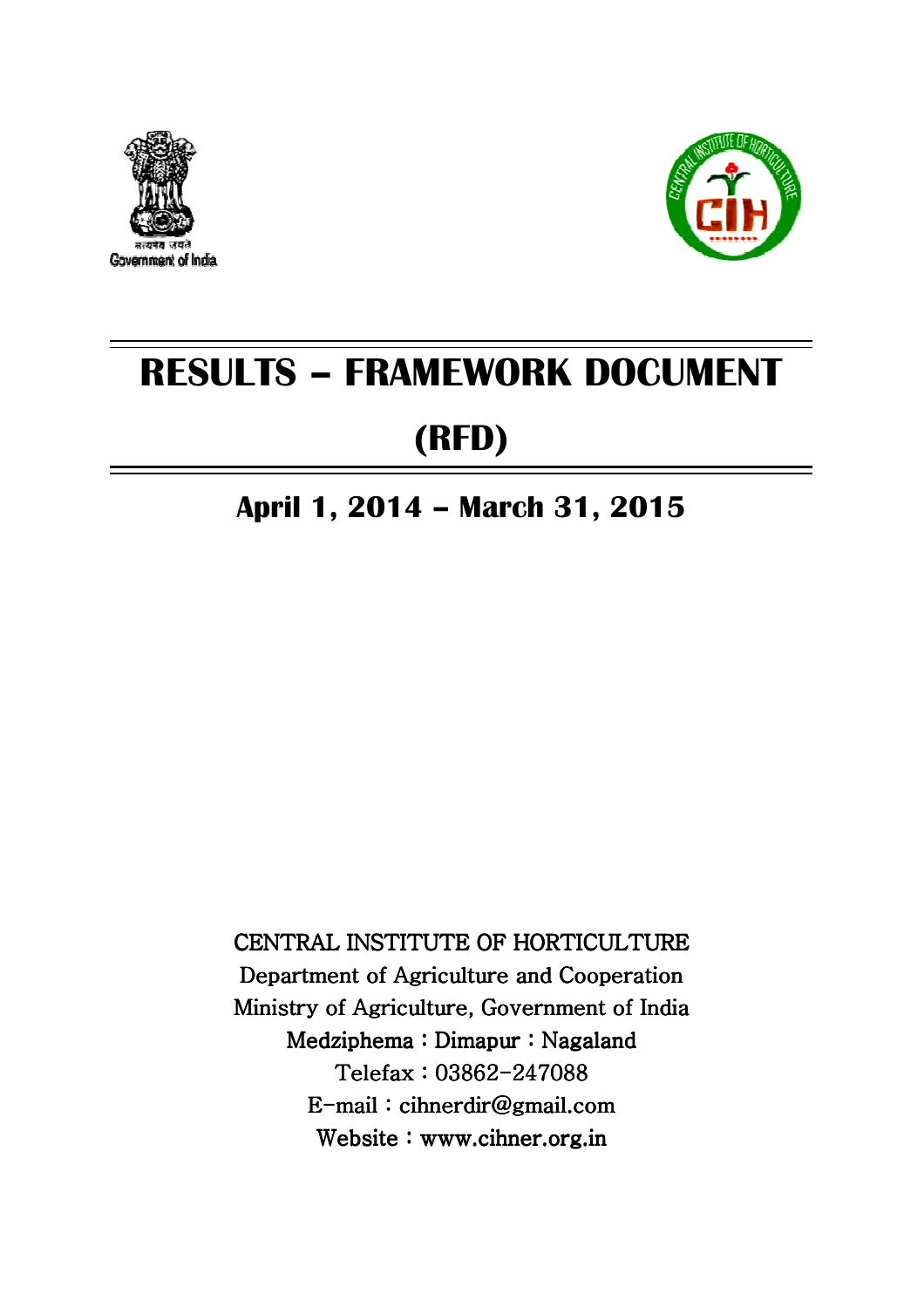#### SECTION 1 Vision, mission, objectives & functions

#### **Vision**

To emerge as the pioneering, innovative farmer-focused and self-supporting horticultural institute in the country.

#### **Mission**

To provide excellent, innovative and relevant training to all stakeholders so as to empower individuals and enable horticulture industry to bring socioeconomic development in North Eastern Region.

#### **Objectives**

- Capacity building by training of trainers & farmers/ beneficiaries.
- Demonstration of improved technologies.
- Accreditation and certification of nurseries in NER.
- Follow-on extension support in the field of horticulture.
- $\div$  Promotion of organic cultivation of horticultural crops.
- $\div$  Establishing convergence and synergy among programmes in the field of horticulture.
- Monitoring of centrally sponsored programmes in the area of horticulture.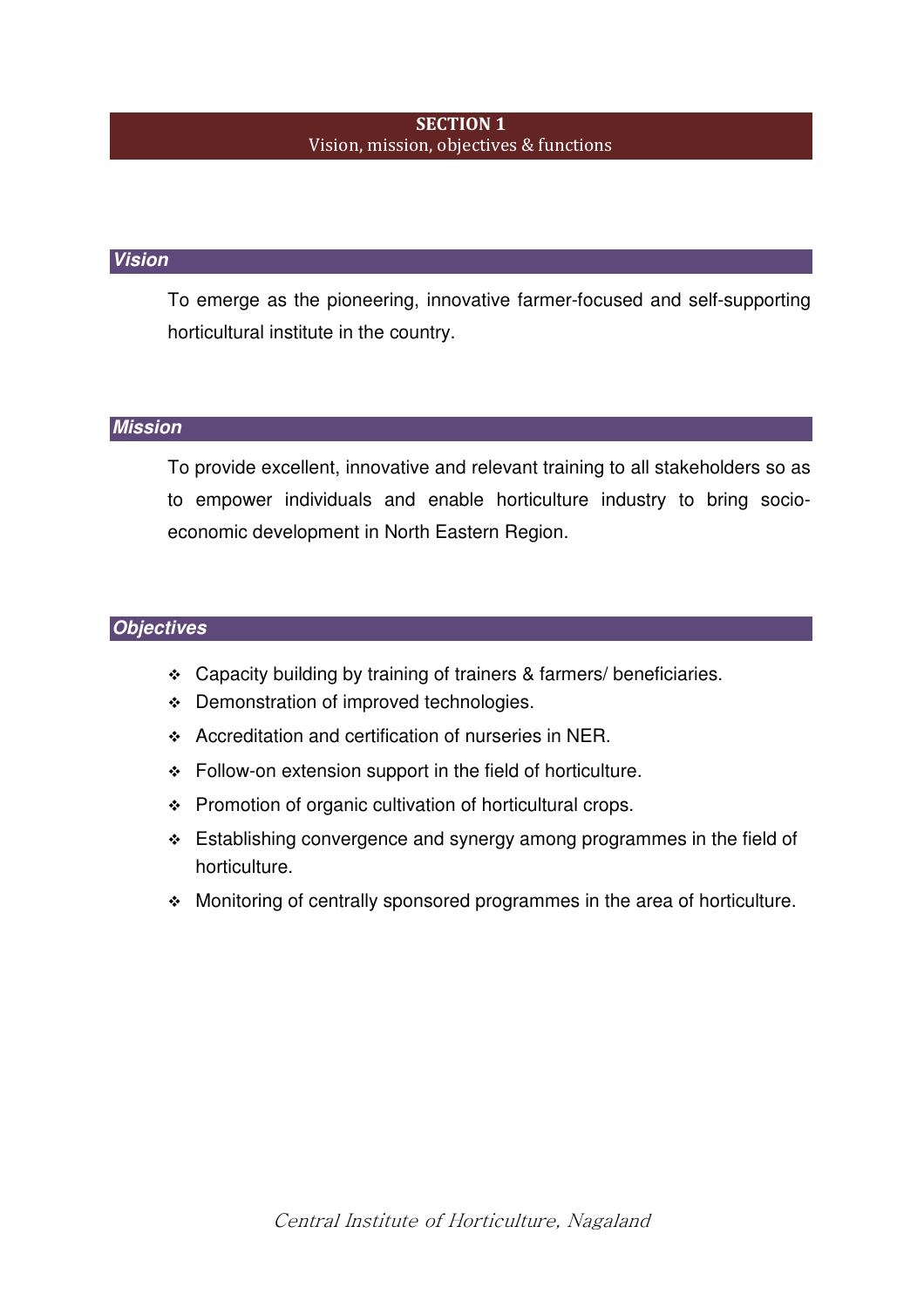#### SECTION 2: Inter se Priorities among Key Objectives, Success indicators and Targets

|                                                                              |        |                                                                     |                                                   |              |        |           |      | Target / Criteria Value |      |              |
|------------------------------------------------------------------------------|--------|---------------------------------------------------------------------|---------------------------------------------------|--------------|--------|-----------|------|-------------------------|------|--------------|
|                                                                              |        |                                                                     | <b>Success Indicator</b>                          | Unit         | Weight | Excellent | Very | Good                    | Fair | Poor         |
| Objective                                                                    | Weight | <b>Actions</b>                                                      |                                                   |              |        |           | Good |                         |      |              |
|                                                                              |        |                                                                     |                                                   |              |        | 100%      | 90%  | 80%                     | 70%  | 60%          |
|                                                                              |        | 1. Capacity Building & HRD                                          | Training of trainers                              | nos          | 0.13   | 3         |      |                         |      | $\mathbf{0}$ |
|                                                                              | 100    | Activities                                                          | Training of farmers                               | nos          | 0.12   | 20        | 18   | 16                      | 14   | 12           |
| Institutional<br>support for<br>horticulture<br>development in<br><b>NER</b> |        | 2. Production of Quality<br><b>Planting Materials</b>               | No. of vegetatively<br>propagated plants          | Lakh<br>nos. | 0.20   | 0.5       | 0.4  | 0.3                     | 0.2  | 0.1          |
|                                                                              |        | 3. Demonstrations of<br>identified technologies for<br><b>NER</b>   | Demonstration                                     | ha           | 0.20   | 3         | 2.5  | 2                       | 1.5  |              |
|                                                                              |        | 4. PHM/ Marketing & Agri<br><b>Business Promotion</b>               | Awareness<br>programmes/ buyers &<br>sellers meet | nos.         | 0.15   | 7         | 6    | 5                       | 4    | 3.           |
|                                                                              |        | 5. Accreditation and<br>certification of nurseries in<br><b>NER</b> | Nurseries accredited &<br>certified               | nos.         | 0.20   | 8         |      | 6                       | 5    |              |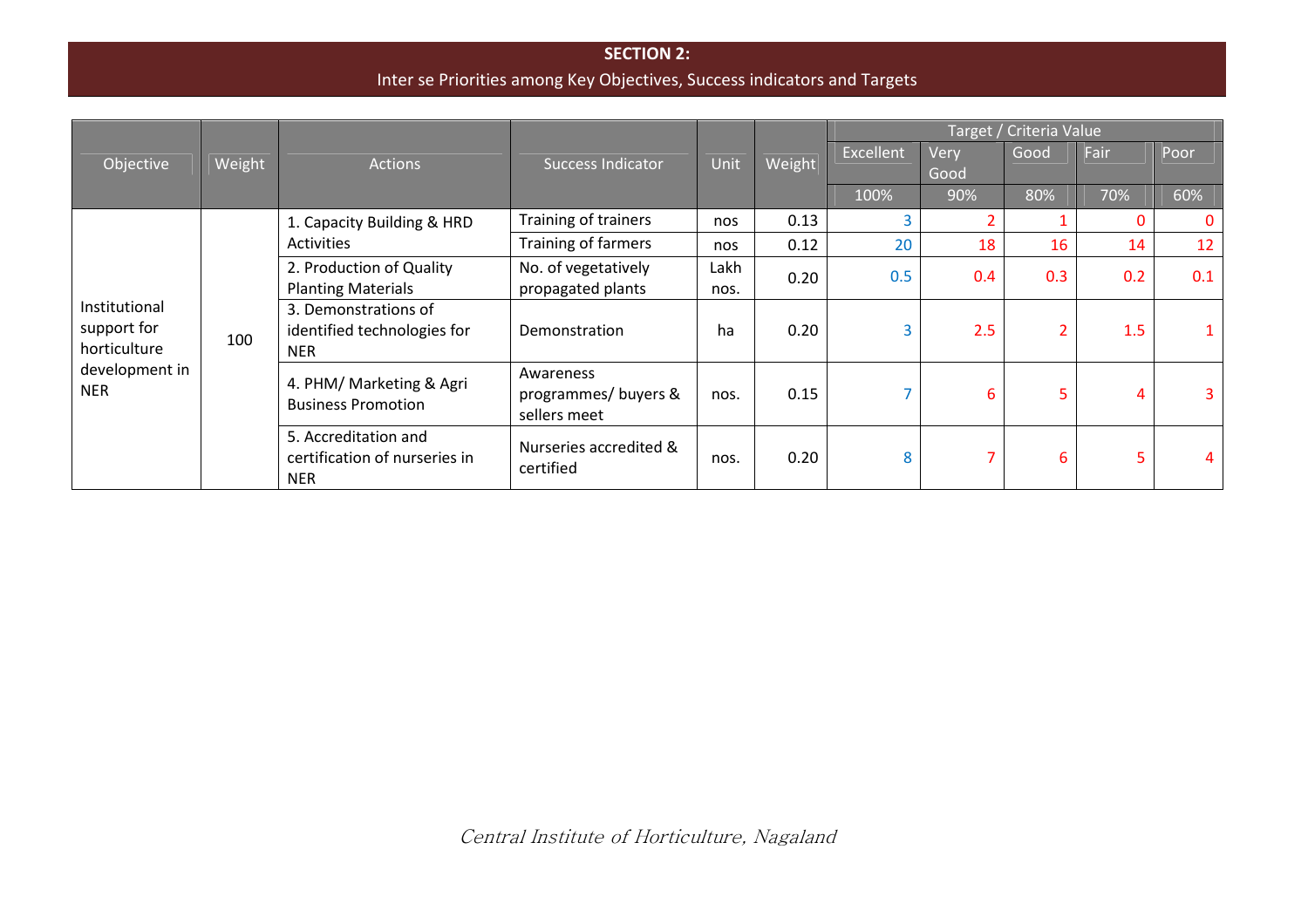#### SECTION 3: Trend values of the success indicators

| Objective                    | Action                                                                 | <b>Success Indicator</b>                       | Unit    | <b>Actual Value</b><br>for FY 13/14 | Target value<br>for FY 14/15 | Projected value<br>for $15/16$ | Projected value<br>for 16/17 |
|------------------------------|------------------------------------------------------------------------|------------------------------------------------|---------|-------------------------------------|------------------------------|--------------------------------|------------------------------|
|                              | Capacity Building & HRD<br>1.                                          | Training of trainers                           | nos     | 16                                  |                              |                                | 15                           |
|                              | Activities                                                             | Training of farmers                            | nos     | 80                                  | 20                           | 40                             | 60                           |
|                              | <b>Production of Quality</b><br>2.                                     | No. of vegetatively                            | Lakh    | 0.5                                 | 0.5                          | 0.7                            |                              |
| Institutional                | <b>Planting Materials</b>                                              | propagated plants                              | nos.    |                                     |                              |                                |                              |
| support for<br>horticulture  | Technology Refinement &<br>3.<br>Demonstrations                        | Demonstrations                                 | nos./ha | 20 nos                              | 3 <sub>ha</sub>              | 7 ha                           | 10 <sub>ha</sub>             |
| development in<br><b>NER</b> | PHM/ Marketing/ Agri<br>4.<br><b>Business Promotion</b>                | Awareness programmes/<br>buyers & sellers meet | nos.    | 8                                   |                              | 10                             | 15                           |
|                              | Accreditation and<br>5.<br>certification of nurseries in<br><b>NER</b> | Nurseries accredited &<br>certified            | nos.    |                                     | 8                            | 20                             | 40                           |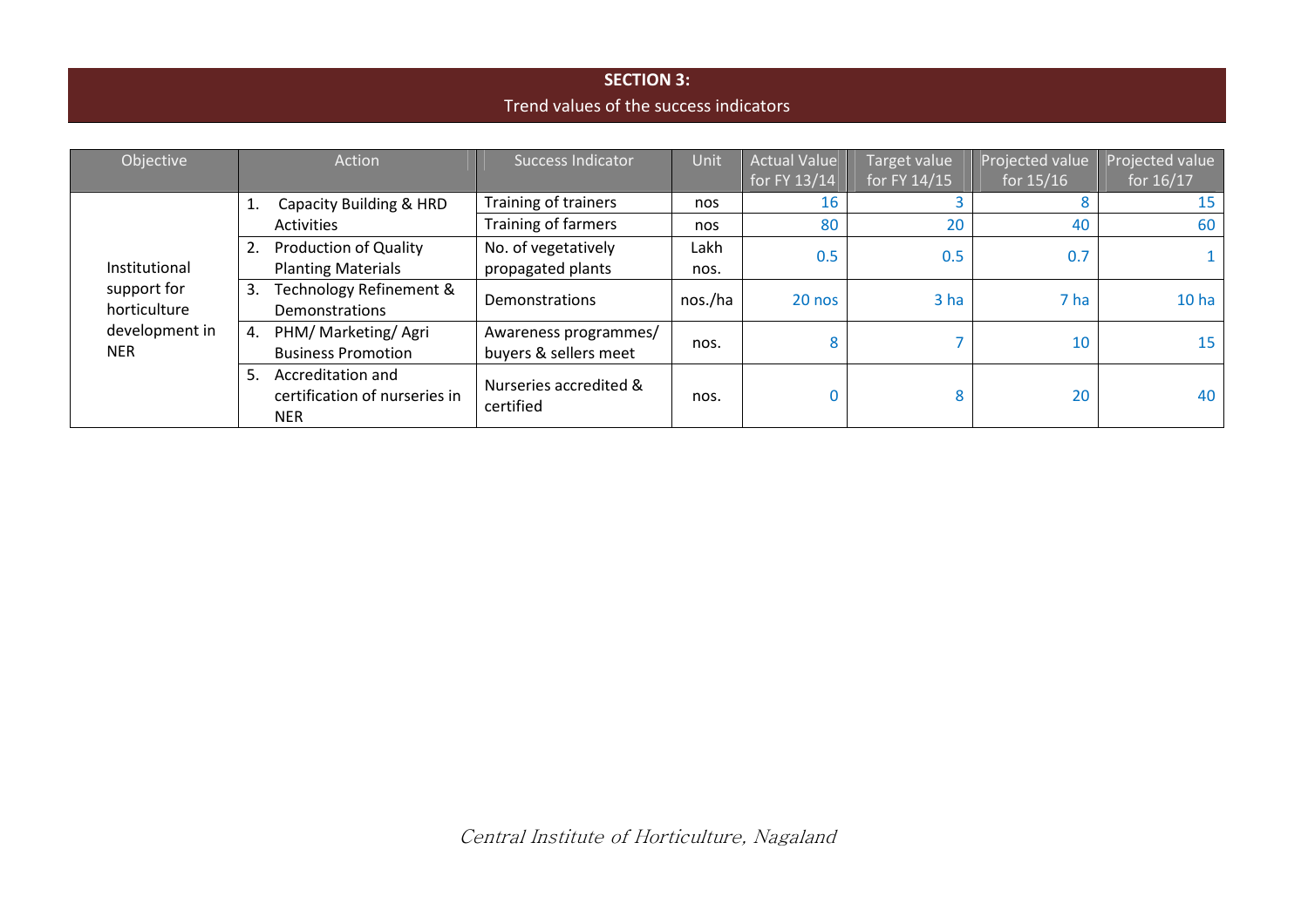#### SECTION 4

#### Description and definition of success indicators and proposed measurement methodology

| SI.                            |                                                      | <b>Description</b>                                                                                                                                                                                                                                                                                                           | Definition                                                                                              | Measure                 | General |
|--------------------------------|------------------------------------------------------|------------------------------------------------------------------------------------------------------------------------------------------------------------------------------------------------------------------------------------------------------------------------------------------------------------------------------|---------------------------------------------------------------------------------------------------------|-------------------------|---------|
| No.                            | <b>Success</b><br>Indicator                          |                                                                                                                                                                                                                                                                                                                              |                                                                                                         | ment                    | Commen  |
|                                |                                                      |                                                                                                                                                                                                                                                                                                                              |                                                                                                         |                         | ts      |
| $\mathbf{1}$<br>$\overline{2}$ | Training of<br>trainers<br>Training of<br>farmers    | Capacity building programmes are<br>done through numbers of training<br>programmes conducted in relevant<br>topic of horticulture on need based.<br>Each of these training programmes<br>provides capacity building to all the<br>participants comprising of officials &<br>farmers.                                         | The total nos<br>of trainings<br>proposed &<br>conducted in<br>a year                                   | Measured<br>in nos.     |         |
| 3                              | No. of<br>vegetatively<br>propagated<br>plants       | Establishing mother blocks for<br>various fruit crops is vital for quality<br>planting material production.<br>Besides, root stocks are the base for<br>multiplication of planting materials.<br>Hence, number of vegetatively<br>propagated plants will indicate the<br>success of propagation activities                   | The total<br>nos. of plants<br>proposed to<br>be<br>propagated<br>& actually<br>propagated<br>in a year | Measured<br>in nos.     |         |
| 4                              | Demonstrations                                       | Various<br>identified<br>production<br>technologies<br>need<br>be<br>to<br>demonstrated under open fields and<br>conditions.<br>poly<br>house<br>Establishment of model farms with<br>all important inputs/infrastructure<br>will make it possible to demonstrate<br>organic farming technologies.                           | The total<br>nos. of<br>demonstrati<br>on units<br>proposed &<br>established<br>in a year               | Measured<br>in nos./ ha |         |
| 5                              | Awareness<br>programmes/<br>buyers & sellers<br>meet | Organizing<br>exposure<br>trips/exhibitions/meets/PHM<br>activities as well as providing market<br>linkages is crucial for achieving the<br>objectives<br>of<br>business<br>agri.<br>Therefore, number of<br>promotion.<br>such<br>programmes<br>organized/<br>participated will indicate the success<br>of such programmes. | The total<br>nos. of<br>programmes<br>proposed &<br>conducted in<br>a year                              | Measured<br>in nos.     |         |
| 6                              | <b>Nurseries</b><br>accredited and<br>certified      | Quality planting material is vital for<br>production<br>quality<br>of<br>produce.<br>Through certified nurseries the<br>beneficiaries would be able to<br>procure quality seeds & seedlings.                                                                                                                                 | The total<br>nos. of<br>nurseries<br>accredited<br>and certified                                        | Measured<br>in nos.     |         |

Central Institute of Horticulture, Nagaland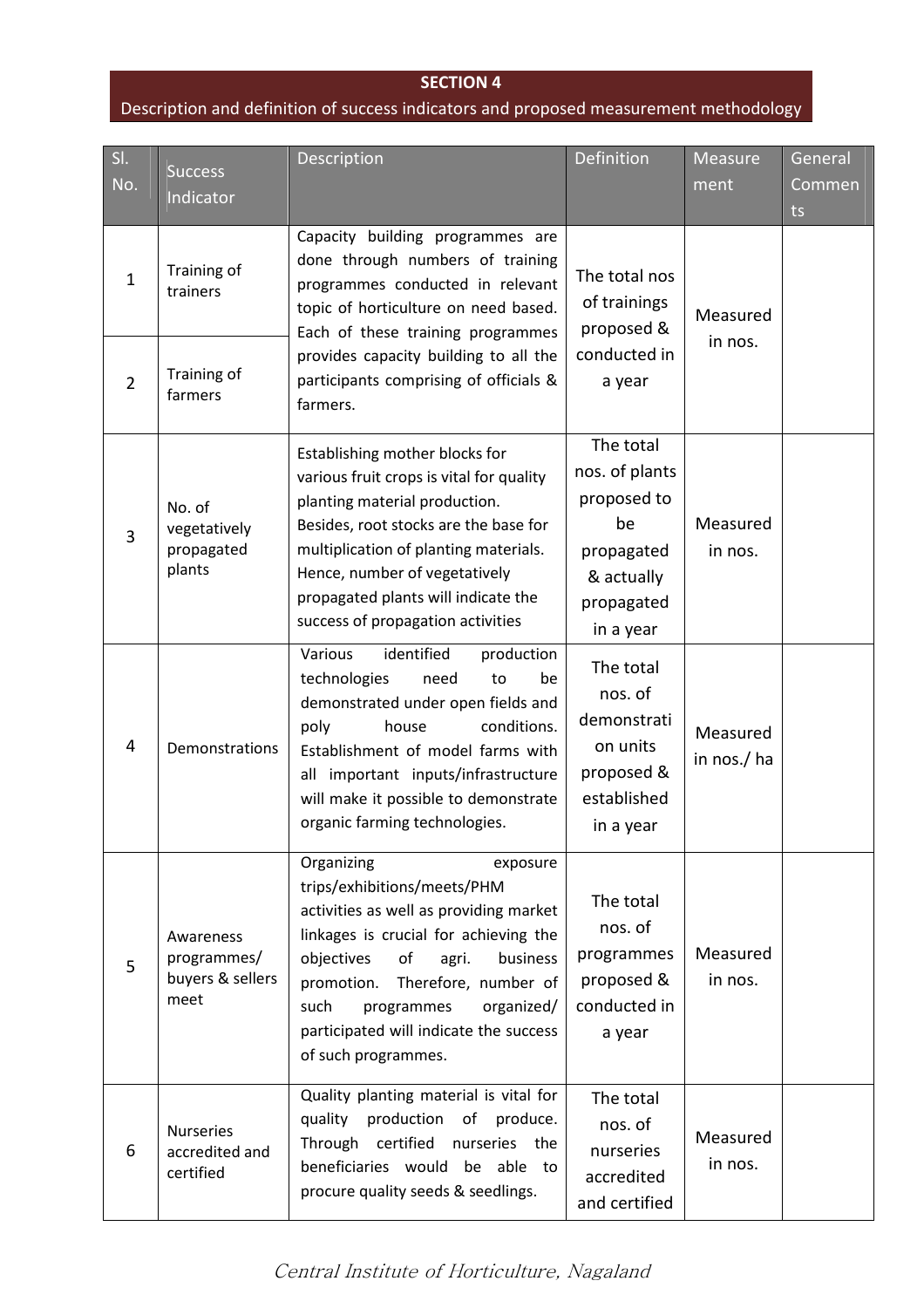#### SECTION 5

#### Specific performance requirements from other departments

Central Institute of Horticulture has been established for holistic horticultural development in North East where coordination with various state government and other organizations at regional, national and international level is required. Various organizations with which the Institute coordinatesare mentioned below

| Location | <b>State</b>     | Organizatio   | Organization  | <b>Relevant Success</b> | Requirement  |      | Justification<br>for    | Please<br>quantify   | What<br>happens |
|----------|------------------|---------------|---------------|-------------------------|--------------|------|-------------------------|----------------------|-----------------|
| Type     |                  | n Type        | Name          | Indicators              | from         | this | this requirement        | your requirement     | l if<br>your    |
|          |                  |               |               |                         | organization |      |                         | this<br>from         | requirement is  |
|          |                  |               |               |                         |              |      |                         | organization         | not met         |
| North    | <b>NE</b><br>All | Agri, Horti & | State         | of training<br>No.      | Coordination | in   | <b>Utilizing</b><br>the | in<br>Coordination   | 1. Right        |
| East     | states           | allied        | Horticulture  | programmes,             | conducting   | 0f   | resources               | conducting<br>0f     | participants/be |
| Region   |                  |               | Depts. of NER | demonstrations          | programmes   |      | available at local      | programmes<br>in     | neficiaries may |
|          |                  |               |               | units, awareness        |              |      | level for better        | of<br>terms          | not be          |
|          |                  |               |               | programmes              |              |      | implementation          | identifying<br>right | identified.     |
|          |                  |               |               |                         |              |      | of programmes           | participants/        | 2. No. of       |
|          |                  |               |               |                         |              |      |                         | beneficiaries,       | programmes      |
|          |                  |               |               |                         |              |      |                         | demonstration        | may go down     |
|          |                  |               |               |                         |              |      |                         | plots,<br>making     | 3. Problems in  |
|          |                  |               |               |                         |              |      |                         | logistic             | conducting and  |
|          |                  |               |               |                         |              |      |                         | arrangements         | implementing    |
|          |                  |               |               |                         |              |      |                         | during               | of programmes   |
|          |                  |               |               |                         |              |      |                         | programmes           |                 |
| North    | <b>NE</b><br>All | Agri, Horti & | Non-          | of<br>training<br>No.   | Coordination | in   | <b>Utilizing</b><br>the | in<br>Coordination   | in<br>Problems  |

Central Institute of Horticulture, Nagaland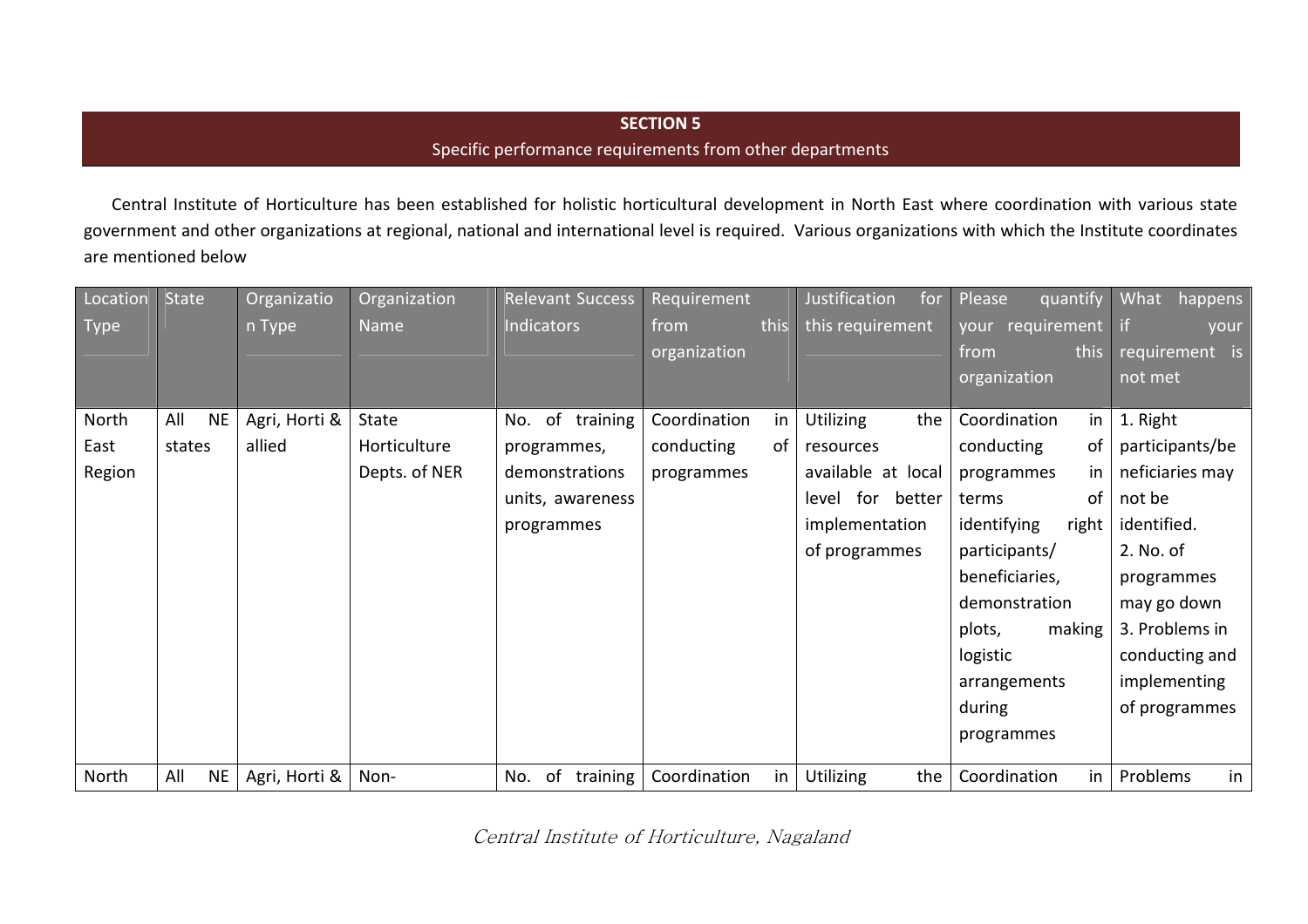| East      | states | allied        | Governmental      | programmes,      | conducting<br>of  | resources               | conducting<br>0f        | conducting and |
|-----------|--------|---------------|-------------------|------------------|-------------------|-------------------------|-------------------------|----------------|
| Region    |        |               | organizations in  | demonstrations   | programmes        | available at local      | trainings,              | implementing   |
|           |        |               | agri horti sector | units, awareness |                   | level for better        | identification<br>0f    | of programmes  |
|           |        |               |                   | programmes       |                   | implementation          | beneficiaries,          |                |
|           |        |               |                   |                  |                   | of programmes           | logistic                |                |
|           |        |               |                   |                  |                   |                         | arrangements<br>in      |                |
|           |        |               |                   |                  |                   |                         | programmes etc          |                |
|           |        |               |                   |                  |                   |                         |                         |                |
| All India |        | Agri, Horti & | Govt.<br>Central  | No. of training  | Technical support | <b>Utilizing</b><br>the | Technical guidance      | in<br>Problems |
| Level     |        | allied        | Depts./           | programmes,      | for conducting &  | expert knowledge        | setting<br>in<br>up     | conducting and |
|           |        |               | Research          | demonstrations   | implementing of   | on various fields       | demonstration           | implementing   |
|           |        |               | Institutes/ PSU/  | units, awareness | programmes        | of horticulture         | NER,<br>plots<br>in     | of programmes  |
|           |        |               | Universities/     | programmes       |                   |                         | technical support       |                |
|           |        |               | Private           |                  |                   |                         | organizing<br><i>in</i> |                |
|           |        |               | in<br>companies   |                  |                   |                         | programmes etc          |                |
|           |        |               | horticulture      |                  |                   |                         |                         |                |
|           |        |               | sector            |                  |                   |                         |                         |                |
|           |        |               |                   |                  |                   |                         |                         |                |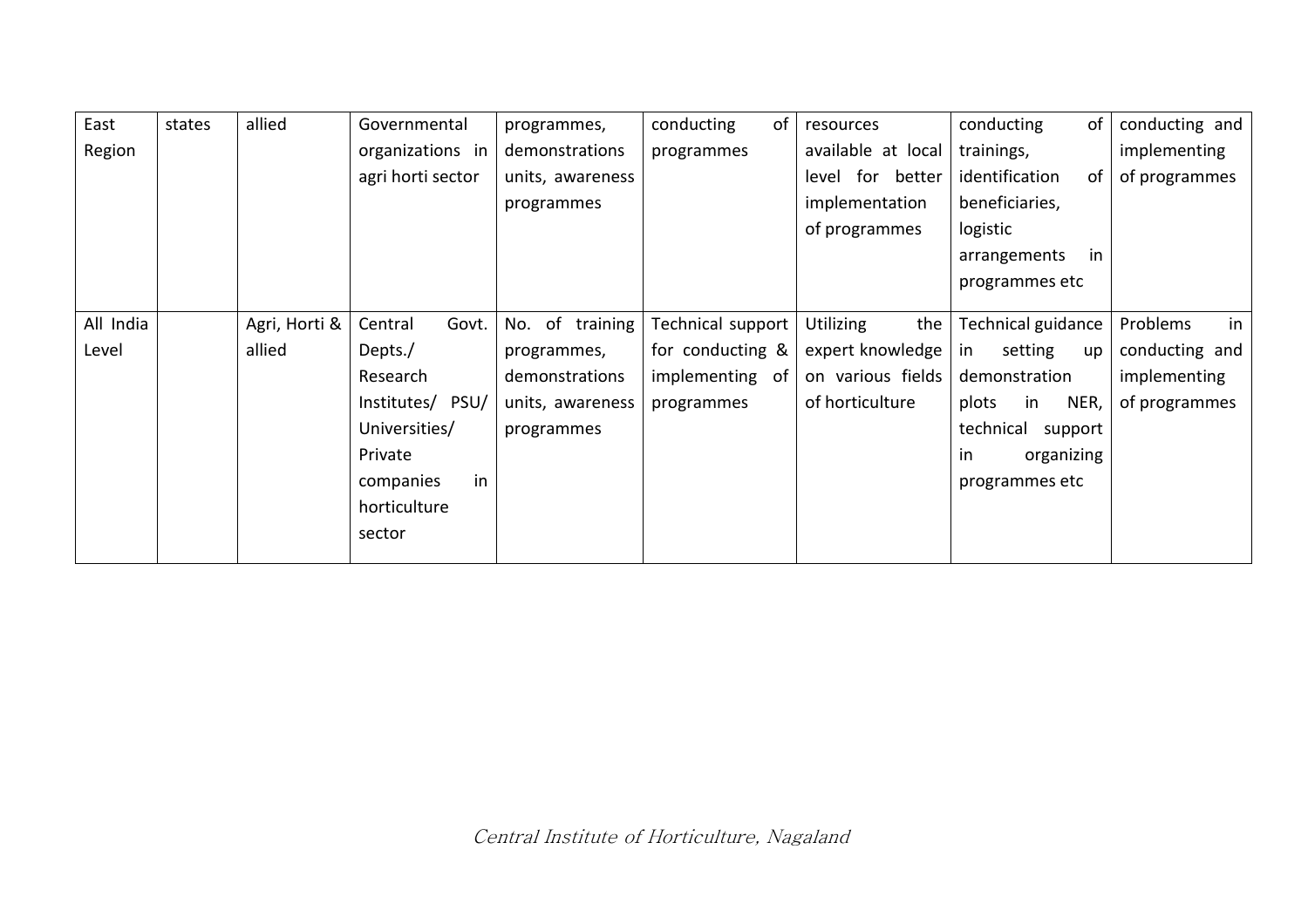#### **SECTION 6** Outcome impact of activities of organization ministry

| SI. No. | Outcome impact of organization<br><b>RCs</b>                                                                                                                                                                                                      | Jointly responsible for<br>influencing this outcome<br>impact with the following<br>organization (s),<br>departments/ministries                                                      | <b>Success</b><br>indicator (s)                | Unit         | 2012-13 | 2013-14 | 2014-15         | 2015-16 | 2016-17          |
|---------|---------------------------------------------------------------------------------------------------------------------------------------------------------------------------------------------------------------------------------------------------|--------------------------------------------------------------------------------------------------------------------------------------------------------------------------------------|------------------------------------------------|--------------|---------|---------|-----------------|---------|------------------|
| 1.      | The capacity building programme<br>organized by the Institute equip                                                                                                                                                                               |                                                                                                                                                                                      | Training of<br>trainers                        | nos.         | 10      | 16      | 3               | 10      | 20               |
|         | the State Govt. Officials, extension<br>functionaries and farmers to<br>improve the production and<br>productivity of horticultural crops<br>in the NE.                                                                                           | Through coordination from<br>various organizations, the<br>impact on the performance                                                                                                 | Training of<br>farmers                         | nos.         | 40      | 80      | 20              | 40      | 60               |
| 2.      | By establishing mother blocks in<br>the Institute there would be<br>availability of scion materials for<br>mass multiplication of horticultural<br>crops which will meet the future<br>requirement of quality planting<br>material in the region. | of the institute, through<br>various activities, has been<br>enhanced. It was evident<br>that the performance of<br>the Institute largely<br>depends on the<br>coordination from the | No. of<br>vegetatively<br>propagated<br>plants | lakh<br>nos. | 0.30    | 0.50    | 0.50            | 0.7     |                  |
| 3.      | Transfer of technology to the<br>farmers through demonstration of<br>technology, establishment of<br>model farm, publications, etc. has<br>enabled the farmers to adapt the<br>technology and improve the                                         | various<br>departments/organizations.                                                                                                                                                | Demonstrations                                 | nos./ha      | 7 ha    | 20 nos  | 3 <sub>ha</sub> | 7 ha    | 10 <sub>ha</sub> |

Central Institute of Horticulture, Nagaland